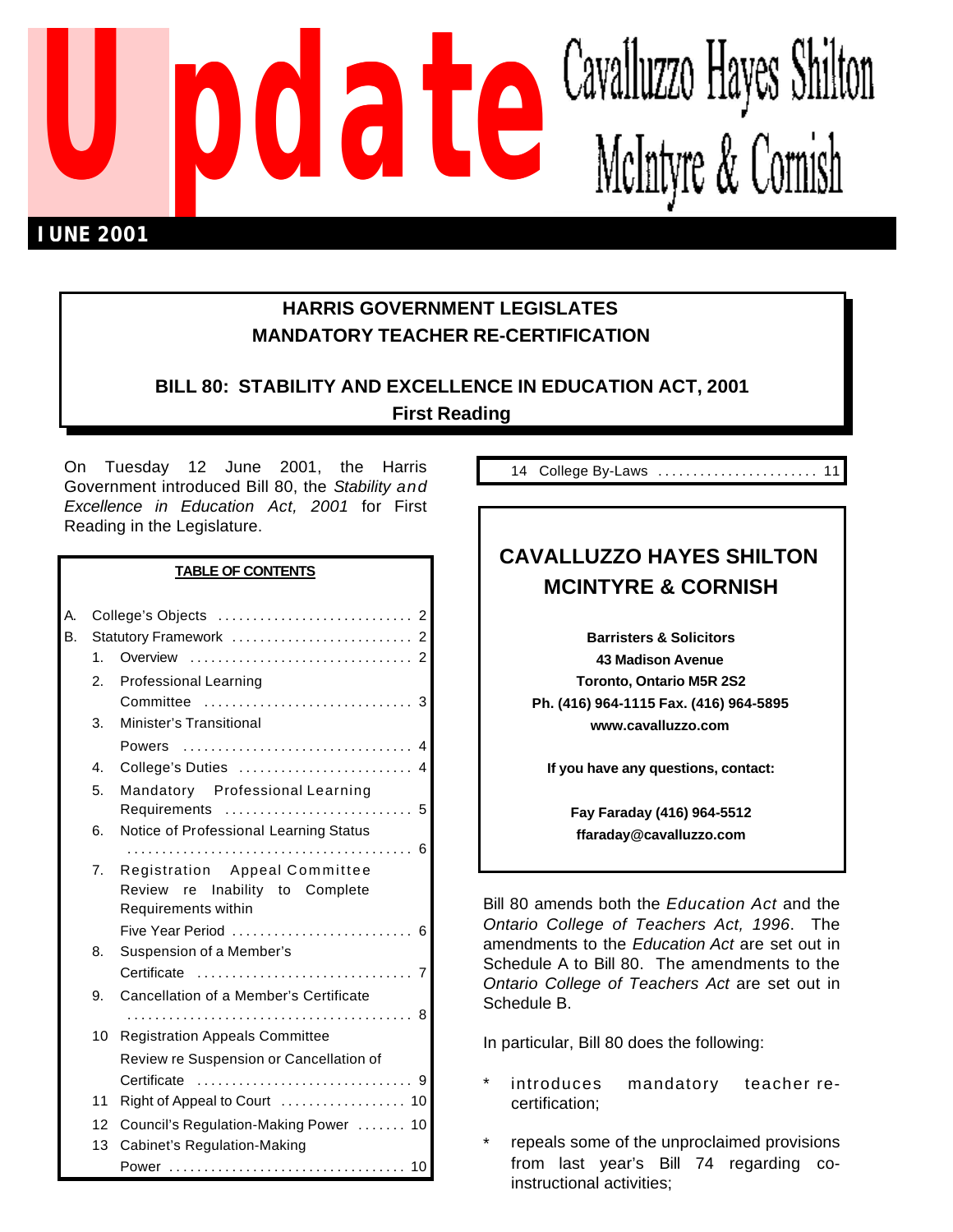*June 2001 Cavalluzzo Hayes Shilton McIntyre & Cornish*

- makes amendments to the *Education Act* in relation to how secondary teachers' activities may be counted towards meeting their 6.67 program workload; and
- prescribes that all new collective agreements must expire on 31 August 2004 and requires that after this date all collective agreement must run for three-year terms.

This summary reviews the changes to the *Ontario College of Teachers' Act* which introduce mandatory teacher professional learning and recertification. A separate and accompanying document reviews the amendments to the *Education Act*.

# **MANDATORY RE-CERTIFICATION FOR TEACHERS**

Bill 80 makes teacher professional learning and re-certification mandatory by amending the *Ontario College of Teachers Act, 1996* to

- expand the scope of the College's mandate; and
- introduce a new Part III.1 to the Act which prescribes the framework for mandatory professional learning and re-certification.

### **College's Objects Now Include Mandatory Re-Certification**

While s. 3(1) para. 6 of the *Ontario College of Teachers Act* had previously identified one of the College's objects as being "to provide for the ongoing education of members of the College", Bill 80 replaces this with the following object which broadens the College's objects in relation to professional learning. Bill 80 makes it part of the College's objects

"To provide for the ongoing education of members of the College, including professional learning required to maintain

certificates of qualification and registration." [emphasis added]

#### **Statutory Framework for Mandatory Professional Learning and Re-Certification**

Bill 80 introduces Part III.1 to the *Act* which sets out the statutory framework for mandatory professional learning and re-certification.

#### **1. Overview**

A new Professional Learning Committee will approve courses that can be considered "professional learning courses" and will approve those persons and entities that can provide professional learning courses ("providers").

Under this framework no course shall be approved as a professional learning course unless it meets the minimum course criteria, which will be establish by regulation. No person or entity may provide a professional learning course unless they are approved as a "provider": s. 24.4.

Under the mandatory professional learning provisions, in order to qualify for re-certification, every five years each teacher will be required to successfully complete 14 professional learning courses: 7 elective courses and 7 mandatory courses. Cabinet will make regulations establishing standards for measuring the outcomes expected of members who take professional learning courses.

Failure to successfully complete the required courses within the prescribed five year period will result in the teacher's certification being suspended. If the member fails to complete the outstanding courses within 10 months of his or her certificate being suspended, the member's certificate will be cancelled.

Bill 80 sets out procedures by which a member can ask that a notice of intention to either suspend or cancel the member's licence be reviewed by the Registration Appeals Committee. A decision by the Registration Appeals Committee can be appealed to the Divisional Court.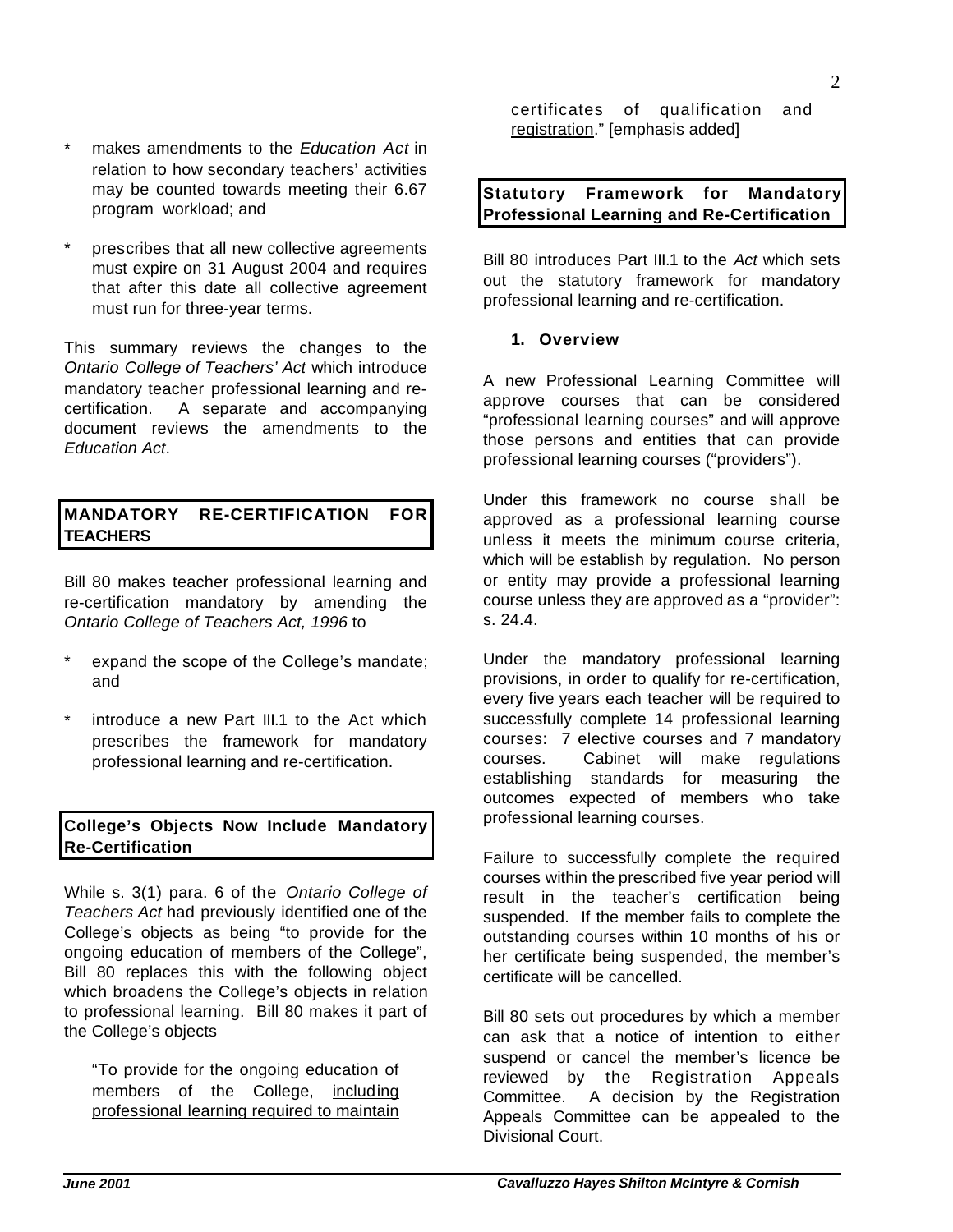Starting in September 2001, 40,000 randomlyselected teachers who are currently teaching, all newly certified teachers, and teachers from outof-province who are teaching on an interim certificate will be required to commence the fiveyear cycle of mandatory professional learning and re-certification.

Starting in September 2002, all the remaining College members, who are members on 1 January 2003, will begin their five-year cycle of professional learning and re-certification.

The amendments regarding professional learning come into effect on the day Bill 80 receives Royal Assent.

This statutory framework is discussed in more detail in the sections below.

### **2. Professional Learning Committee**

Bill 80 establishes the College's Professional Learning Committee: s. 24.1(1).

This Committee will be composed of

- not more than five persons who are appointed by the Minister; and
- \* six persons who are appointed by the Council. Of these six Council appointees, two persons must be individuals elected to Council by the College membership; two persons must be persons appointed to the Council by Cabinet; and two persons must be members of the College who are not members of Council: s. 24.1(2).

While s. 24.1(2)(a) gives the Minister the authority to appoint up to five persons to sit on the Committee, the Minister is not required to appoint any committee members under this power: s. 24.1(3).

With respect to the first appointments to the Committee, the Minister shall set a date by which all appointments must be made: s. 24.1(5).

However, if the Council does not make all its appointments to the Committee by the prescribed deadline, the Minister shall appoint the number outstanding. If the Minister makes these appointments, the three prescribed categories of appointees (i.e. elected Council members, appointed Council members, non-Council members) do not apply: s. 24.1(6).

Where the Minister appoints members to the Professional Learning Committee, these members shall be paid by the Minister: s. 24.1(14).

As set out in s. 24.1(8), the duties of the Professional Learning Committee are

- to approve persons or entities as providers of professional learning courses;
- to approve courses as professional learning courses;
- to establish a procedure for applying for approval as a provider and for approval for a professional learning course;
- to conduct regular reviews of providers and professional learning courses to ensure that providers and professional learning courses continue to meet the current criteria for approval; and
- to perform such additional duties as are prescribed by the regulations.

The Minister will set a date by which the Committee must establish the procedure for applying for approval as a course provider and for approval of a professional learning course. By the same prescribed date, the College must make the procedures and criteria for approval available to the public by any method it considers appropriate: s. 24.1(10).

Bill 80 sets out a number of powers that the Professional Learning Committee may exercise: s. 24.1(11) and (12). These powers include the following:

to establish criteria for approval of persons or entities as providers and criteria for approval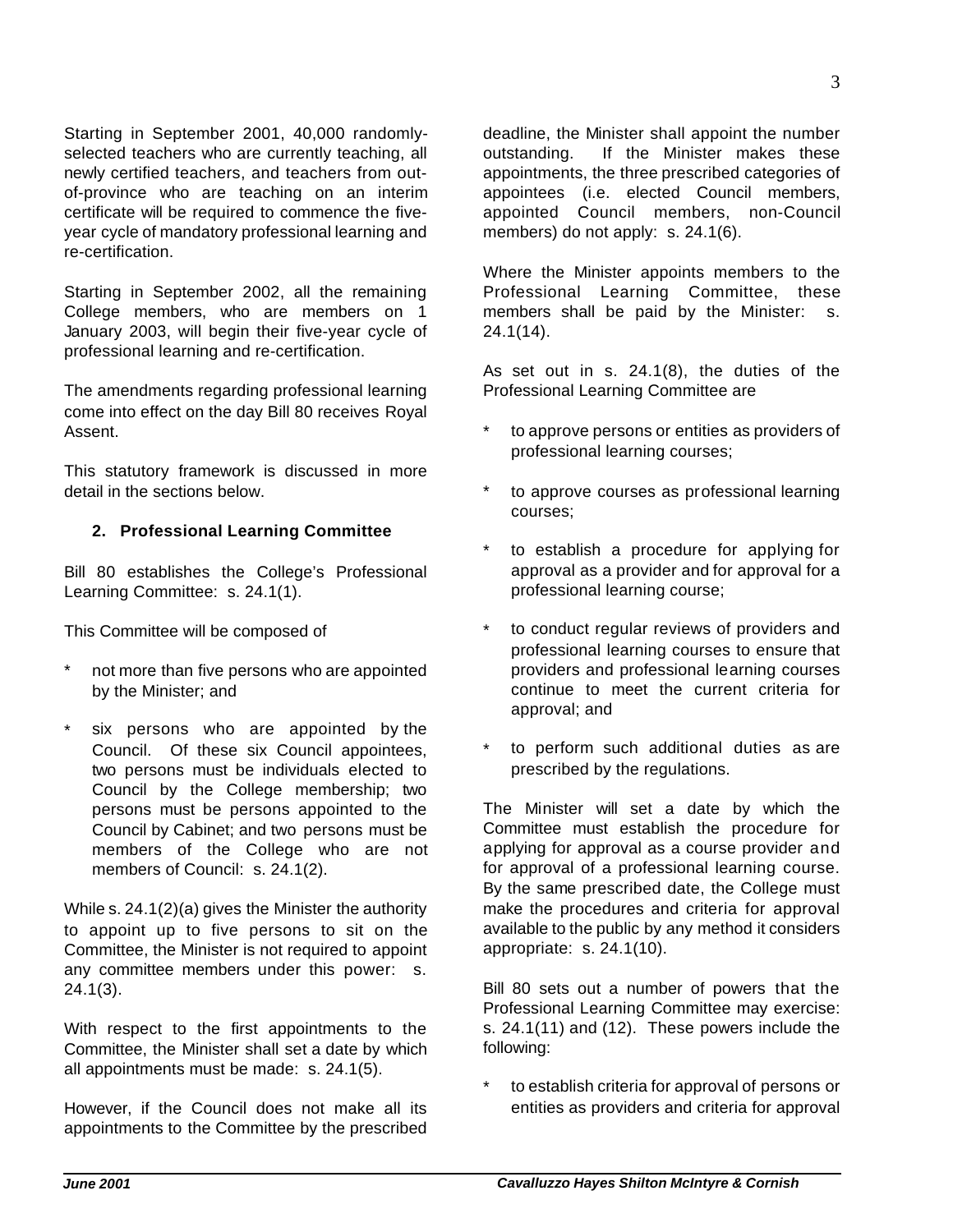of courses as professional learning courses in addition to the minimum course criteria;

- to impose terms and conditions on approvals of providers and professional learning courses and establish the period for approval;
- to determine the procedure for withdrawing its approval of a provider or course;
- to establish standards for measuring the outcomes expected of members who take a professional learning course; and
- to exercise such additional powers as are prescribed by the regulations.

Where regulations are made in respect of either the duties or powers of the Committee, the Professional Learning Committee shall perform its duty and exercise its power in accordance with the regulation: s. 24.1(9) and (13).

If the Professional Learning Committee does not approve a person or entity as a "provider" or a course as a professional learning course, regulations made under Bill 80 will allow the Committee's decision to be reconsidered by the person or body specified in the regulations and to be reconsidered in accordance with the procedure set out in the regulations: s. 24.2.

# **3. Minister's Transitional Powers to Approve Courses and Providers**

Under Bill 80, the Minister is given transitional powers to approve and withdraw her or his approval of both course providers and professional learning courses. However, Bill 80 states that these transitional powers do not affect the duty of the Professional Learning Committee to approve providers and professional learning courses: s. 24.3(4). It appears, then, that for an initial period, the Minister and the Professional Learning Committee may both be authorized to exercise these powers.

The Minister's transitional powers are as follows.

On or before 30 June 2002 or such other date as is prescribed by regulation, the Minister may approve persons or entities as providers of professional learning courses and approve courses as professional learning courses: s.  $24.3(1)$ .

The Minister may set terms and conditions upon his or her approval and may also withdraw such approval: s. 24.3(2), (6).

Any provider or course approved by the Minister under this power shall be deemed by have been approved by the Professional Learning Committee: s. 24.3(3).

The Minister's decision to approve or not approve a provider or course is not subject to reconsideration: s. 24.2(2).

The Minister shall make available to the public a list of the providers/courses that he or she has approved or shall direct the College to make that list available: s. 24.3(5).

The Minister may in writing delegate any of his or her powers under s. 24.3 to be exercised by the Deputy Minister or any other officer or employee in the Ministry or to be exercised by the Chair of the College Council. The Minister may in writing limit such a delegation of power as he or she considers advisable: s. 24.3(7) to (9).

# **4. College's Duties**

Subject to the regulations, the College shall make available to the public the current procedure for applying for approval as a provider and for approval of a professional learning course and shall make available a current list of providers and professional learning courses that have been approved by the Professional Learning Committee: s. 24.5(1) and (2).

As set out in more detail below, the College is also required to keep a record of the professional learning courses completed by each member.

### **5. Mandatory Professional Learning Requirements**

The mandatory professional learning requirements are set out in the new s. 24.6 of the *Act*.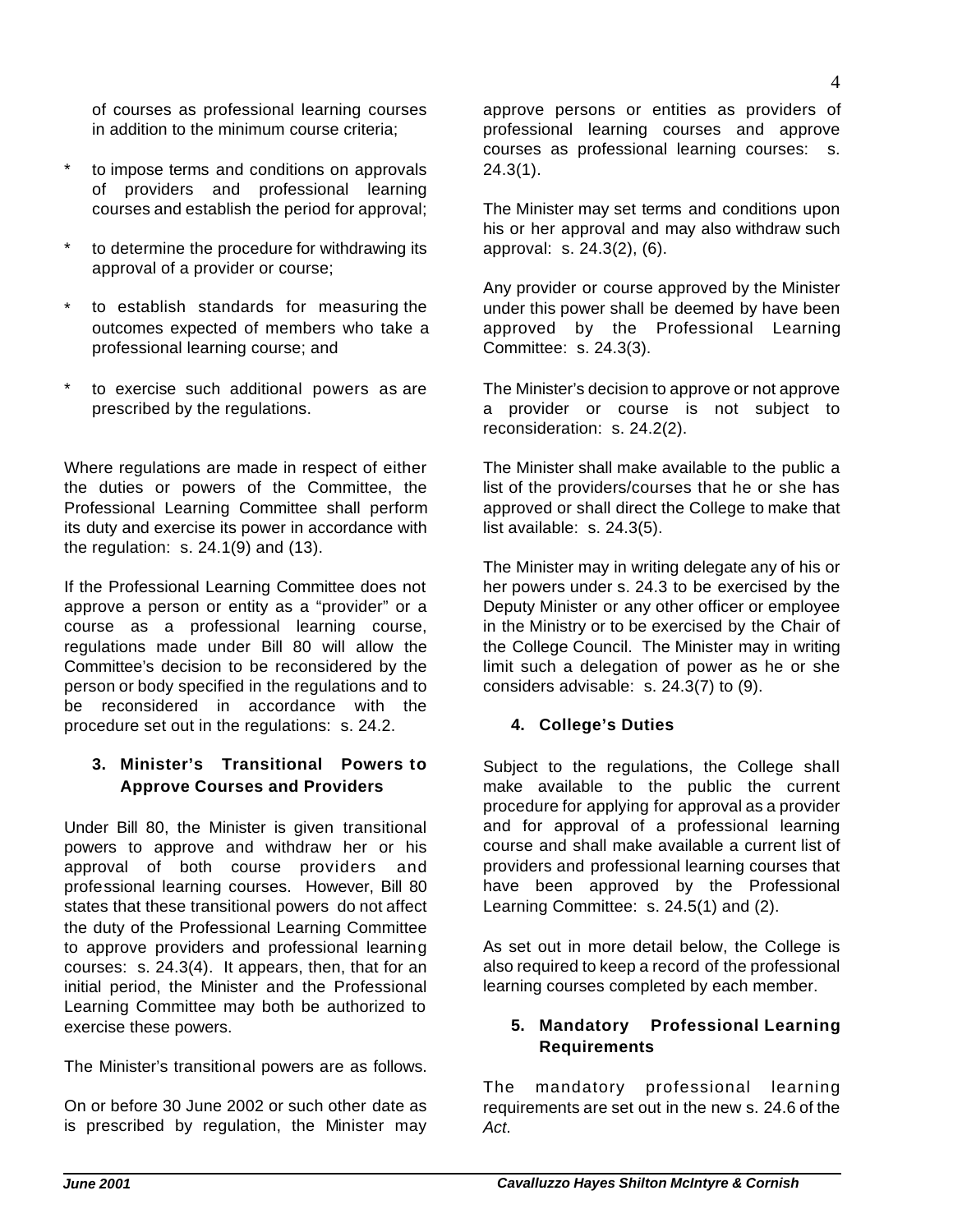In order to maintain his or her certificate of qualification and registration, every member shall successfully complete, in accordance with the Act and the regulations, the following courses every five years:

- seven elective professional learning courses; and
- seven core professional learning courses consisting of one professional learning course from each of the seven categories of professional learning courses established by regulations. In its news releases, the Government identifies these seven categories as focussing on
	- \* curriculum knowledge;
	- \* student assessment;
	- special education;
	- \* teaching strategies;
	- classroom management and leadership;
	- \* use of technology; and
	- \* communicating with parents and students.

As set out in the new s. 64 of the *Act*, the first group of teachers to be subject to this mandatory professional learning and re-certification process will consist of

- 40,000 randomly-selected members of the College who are currently involved in classroom teaching;
- \* members who hold a new certificate of qualification and registration and will be teaching in a classroom in Ontario for the first time with that certificate as of the school year starting September 2001; and
- members from out-of-province who hold an interim certificate of qualification and are teaching in a classroom in Ontario for the first time with that certificate as of the school year starting September 2001.

The 40,000 randomly-selected current teachers will be selected by the College before 1

September 2001 and the College will notify each such member in writing without delay: s. 64(2) and (3).

For this first group, the five-year period for mandatory professional learning and recertification commences on 1 September 2001 and ends on 31 December 2006: s. 64(1).

For all other members of the College, the first five-year period of mandatory professional learning and re-certification will commence on 1 September 2002 and end on 31 December 2007.

After these initial five-year periods, the five-year re-certification period will commence on 1 January of the appropriate year: s. 24.6(3).

If a member does not fulfil the mandatory professional learning requirements set out above, the Registrar shall, subject to sections 24.7 to 24.11 and the regulations, suspend or cancel the member's certificate of qualification and registration and shall do so in accordance with those sections and the regulations: s.  $24.6(4)$ .

#### **6. Notice of Professional Learning Status**

The College shall, in respect of each member, keep a record of each core and elective professional learning course that the member has successfully completed and update the record annually: s. 24.5(3).

The Registrar shall give a member, at the member's request, a copy of each document the College has that is relevant to the member's professional learning status: s. 24.5(4).

Not later than 30 June prior to the end of the fiveyear period by which a member must complete their professional learning requirements, the Registrar:

shall send to the member a copy of the record the College has kept of the number and description of core and elective professional learning courses that the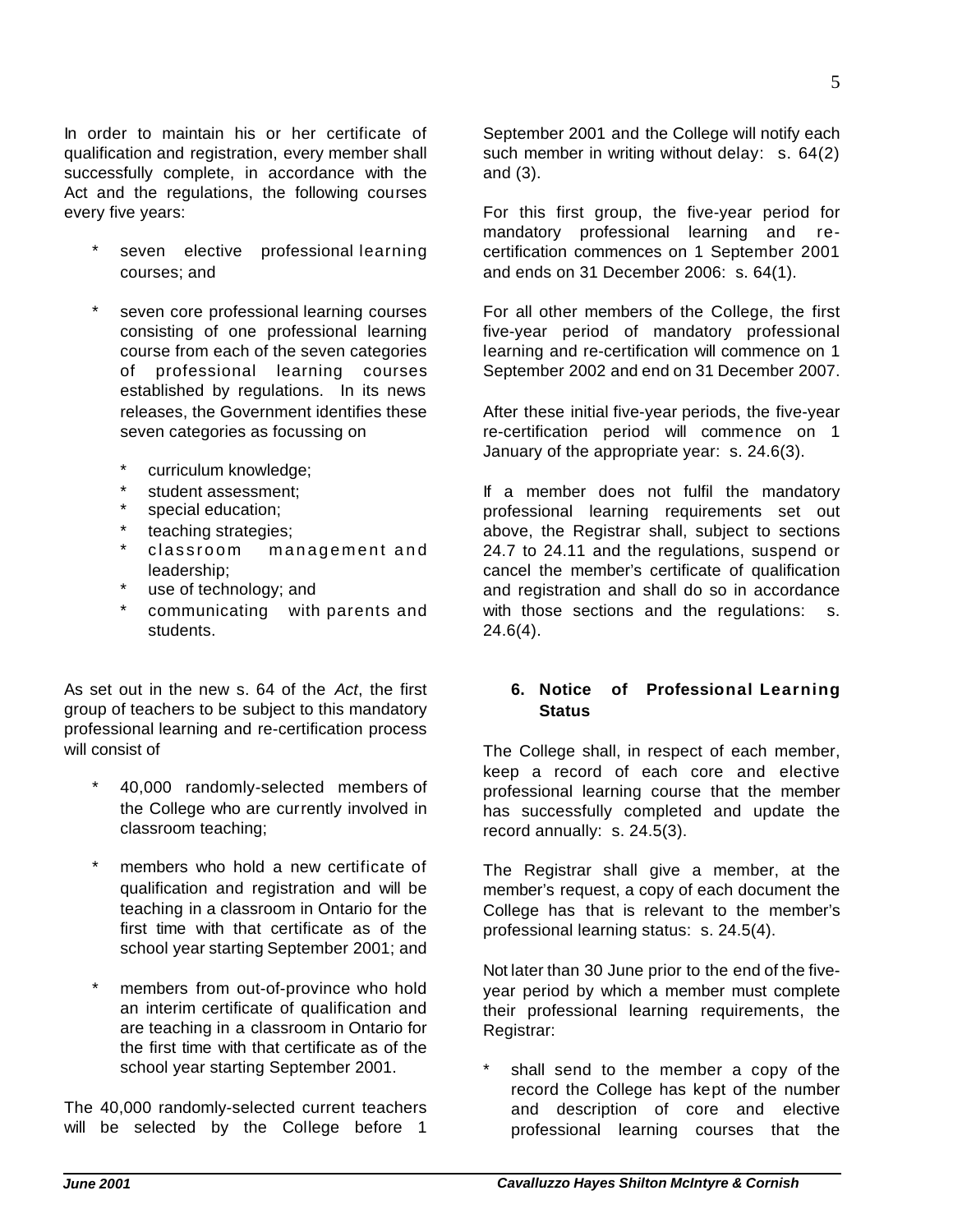member has successfully completed and shall identify the professional learning courses that the member shall successfully complete before the end of the five-year period in order to maintain his or her certificate of qualification and registration; and

- shall send to the member a notice that the member may
	- provide evidence satisfactory to the Registrar to correct an error in the record; and
	- request a review by the Registration Appeals Committee if
		- \* the Registrar does not find the member's evidence satisfactory; or
		- \* the member wishes to provide the Committee with an explanation as to why he or she will not be able to successfully complete the outstanding professional learning courses by the end of the five-year period: s. 24.7.

### **7. Registration Appeals Committee Review re Inability to Complete Requirements within Five Year Period**

Where a member requests a review by the Registration Appeals Committee because the member wishes to explain why he or she will not be able to complete the outstanding professional learning courses by the end of the five-year period, the member must make the request in writing and must serve it on the Registrar not later than 31 October: s. 24.8(1) and (2).

The request for review must be accompanied by the fee prescribed in the by-laws for that purpose, although the Registration Appeals Committee may order that the fee be returned where, in the opinion of the Committee, to do so would be appropriate in all of the circumstances: s. 24.8(2) and (14).

The request for review may be accompanied by written submissions: s. 24.8(3).

Where a member requests a review, the Registration Appeals Committee shall conduct the review unless, in its opinion, the request for review is frivolous, vexatious or an abuse of process: s. 24.8(4) and (5).

The Registration Appeals Committee may extend the time for requesting a review where it is satisfied that there are apparent grounds for granting relief and that there are reasonable grounds for applying for the extension: s. 24.8(6).

The Registration Appeals Committee may give such directions to the member, the Registrar or both as it considers appropriate consequent on the extension and these directions may be given either before or after the Registration Appeals Committee conducts its review: s. 24.8(7) to (8).

The directions that may be given to the Registrar under these provisions include but are not limited to directions to impose specified terms, conditions or limitations on the member's certificate of qualifications and registration: s. 24.8(9).

The Registration Appeals Committee shall ensure that the person requesting the review is given an opportunity to examine and make written submissions on any documents that the Committee intends to consider in making its decision on the review: s. 24.8(10).

Before making a decision or giving a direction, the Registration Appeals Committee need not hold a hearing or afford to any person an opportunity for a hearing or an opportunity to make oral or written submissions (except for those written submissions from the member that may accompany the original request for review, and the written submissions in relation to documents the Committee intends to rely upon): s. 24.8(11).

After considering the request for review, the Registration Appeals Committee may make an order doing one or more of the following:

directing the Registrar to impose specified terms, conditions or limitations on the member's certificate subject to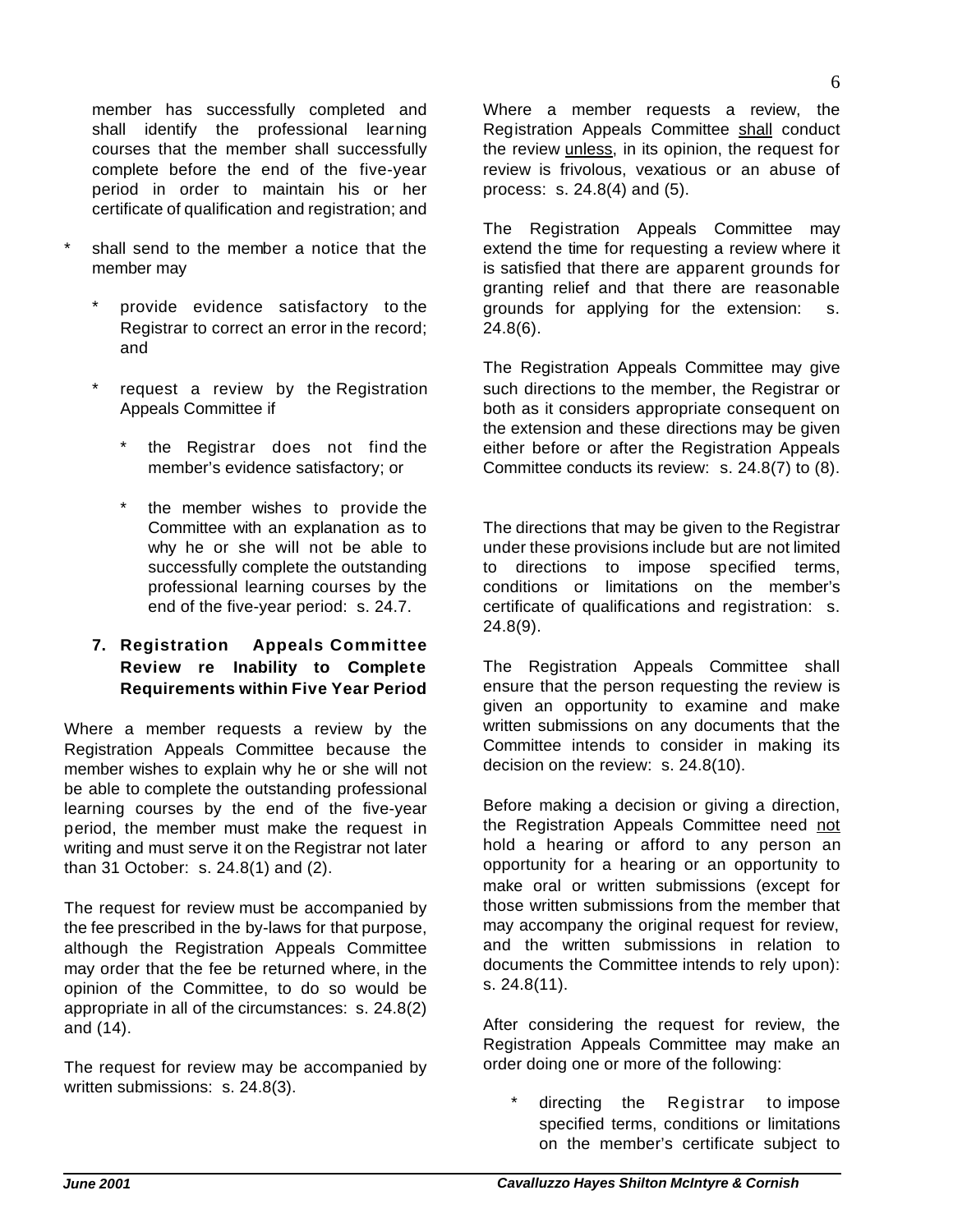removal upon evidence satisfactory to the Registrar that such terms or conditions have been met or that such limitations are no longer necessary; or

directing the Registrar that the issuance of any notice of intention to suspend or cancel or the suspension or cancellation of the member's certificate be postponed for a specified period and such notices not be issued or such actions not be taken if, upon evidence satisfactory to the Registrar, the specified terms or conditions are met within that period: s. 24.8(12).

In making an order above, the Registration Appeals Committee shall not reduce the number or change the type of professional learning courses required in respect of the five-year period: s. 24.8(13).

#### **8. Suspension of a Member's Certificate**

Subject to s. 24.9 and 24.11 and the regulations, the Registrar shall suspend a member's certificate of qualification and registration if the member fails to fulfil the professional learning requirements. That suspension shall be made in accordance with s. 24.9, s. 24.11 and the regulations: s. 24.9(1).

The Registrar shall not suspend the member's certificate without first giving the member twomonths notice of the member's failure to fulfil the professional learning requirements and of the Registrar's intention to suspend: s. 24.9(2).

The Notice must state that

before the expiration of the two-month notice period, the member may provide the Registrar with evidence that he or she has successfully completed the outstanding professional learning courses specified in the notice and that the Registrar shall withdraw the notice of intention to suspend if the Registrar is satisfied with such evidence; or

the member may request a review by the Registration Appeals Committee: s. 24.9(3) and (4).

Where the member requests a review, again the request must be made in writing, must be served on the Registrar within 60 days after the notice of intention to suspend is served on the member and must be accompanied by the prescribed fee: s. 24.9(5). The fee may be returned where the Registration Appeals Committee is of the opinion that it is appropriate in all the circumstances: s. 24.11(11).

The request for review may be accompanied by written submissions: s. 24.9(6).

The Registrar shall suspend the member's certificate where

- the member does not, within the two months stated in the notice, provide the Registrar with evidence satisfactory to the Registrar that the member has successfully completed the outstanding professional learning courses; or
- does not request a review by the Registration Appeals Committee within the 60 day time limit for doing so: s. 24.9(7).

The Registrar shall give a member written notice of a suspension: s. 24.9(8).

A person whose certificate has been suspended by the Registrar is entitled to have the suspension removed if, prior to cancellation of the certificate, the Registrar receives evidence satisfactory to the Registrar that the member has completed the outstanding professional learning courses specified in the notice of intent to suspend: s. 24.9(9).

The outstanding professional learning courses referred to in the notice of suspension and successfully completed under s. 24.9(9), cannot be applied towards the member's next five-year period: s. 24.9(10).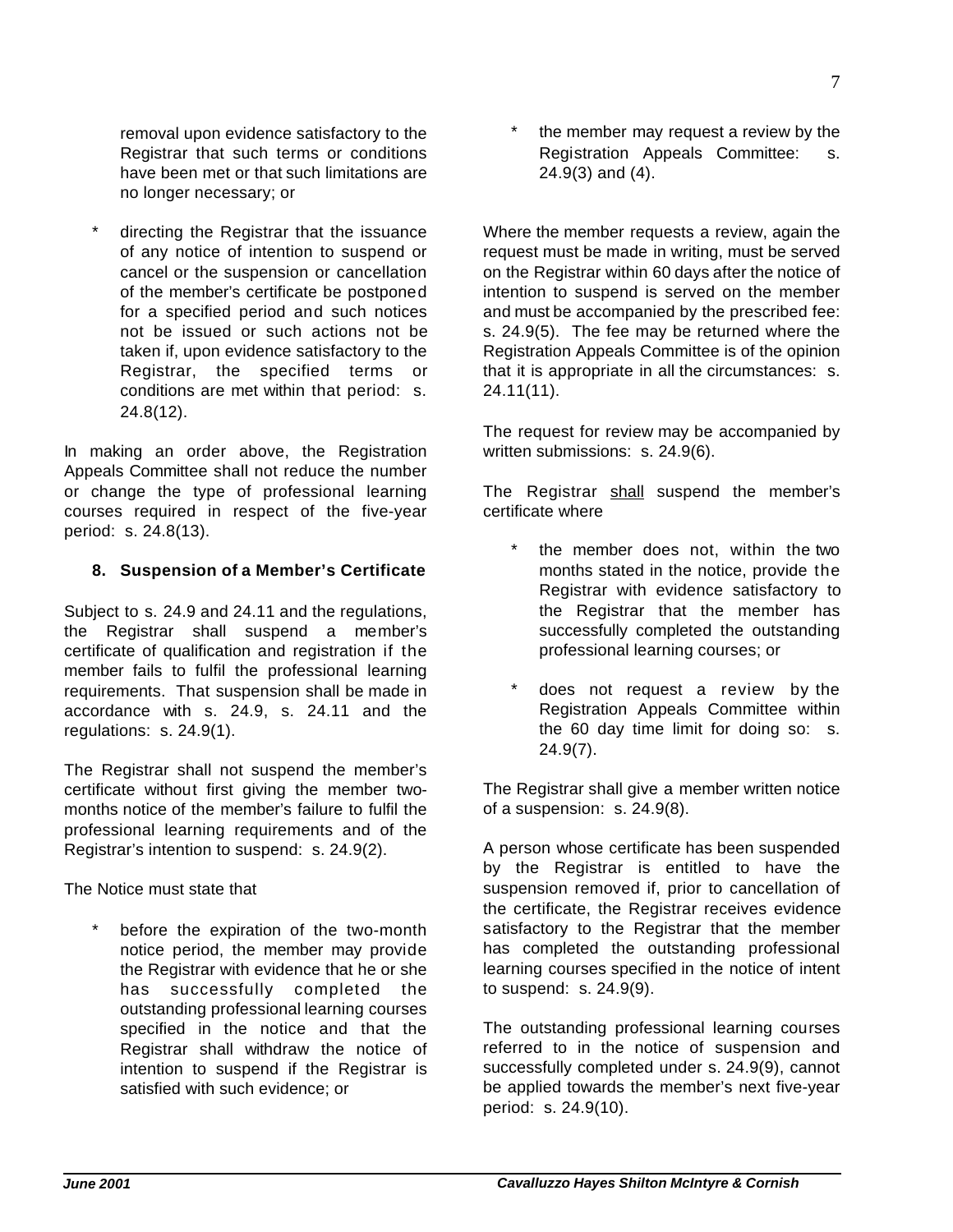Section 34 of the *Act* which allows the Council or Executive Committee to reinstate a member without a hearing does not apply to a member whose certificate was suspended under Part III.1: s. 24.9(11).

### **9. Cancellation of a Member's Certificate**

If a member's certificate of qualification and registration has been suspended under s. 24.9 or s. 24.11(6) or (9), and the suspension has not been removed, the Registrar shall, subject to s. 24.10, s. 24.11 and the regulations, cancel the member's certificate 10 months after the date of the suspension. The cancellation shall be done in accordance with s. 24.10, s. 24.11 and the regulations: s. 24.10(1).

The Registrar again will give the member two months' notice of the member's failure to fulfil the professional learning requirements and the Registrar's intention to cancel their certificate: s. 24.10(2).

The Notice shall state that

- before the expiration of the two month period stated in the notice, the member may provide the Registrar with evidence that the member has successfully completed the outstanding professional learning requirements and that the Registrar shall withdraw the notice of intention to cancel if the Registrar is satisfied with such evidence; or
- the member may request a review by the Registration Appeals Committee: s. 24.10(3) and (4).

The request for a review by the Registration Appeals Committee must be made in writing, be served on the Registrar within 60 days after the member is served with the Notice, and must be accompanied by the prescribed fee: s. 24.10(5). The fee may be returned where the Registration Appeals Committee is of the opinion that it is appropriate in all of the circumstances: s. 24.11(11).

The request for review may be accompanied by written submissions: s.24.10(6).

Under s. 24.10(7), the Registrar shall cancel the member's certificate where

- the member does not provide the Registrar with satisfactory evidence of having successfully completed the outstanding professional learning courses before the expiry of the two month period stated in the notice; or
- the member does not request a review by the Registration Appeals Committee.

The Registrar shall give the member written notice of the cancellation of their certificate: s. 24.10(8).

If a member's certificate is cancelled under s. 24.10(7) or under s. 24.11(6) or (9), the member may apply for certificate under s. 18(1) of the Act: s. 24.10(9).

The outstanding professional learning courses that are set out in the notice of intention to cancel a member's certificate that are successfully completed by a member, cannot be applied towards the member's next five-year period: s. 24.10(10).

### **10. Registration Appeals Committee Review re Suspension or Cancellation of a Certificate**

Where in response to a notice of intention to either suspend or cancel the member's certificate, a member requests a review by the Registration Appeals Committee, the Registration Appeals Committee shall conduct the review unless, in its opinion, the request for review is frivolous, vexatious or an abuse of process: s. 24.11(1) and (2).

The Registration Appeals Committee may extend the 60 day period for requesting a review under either s. 24.9(5) or s. 24.10(5) where it is satisfied that there are apparent grounds from granting relief and that there are reasonable grounds for applying for the extension: s. 24.11(3).

The Registration Appeals Committee may give such directions to the member, the Registrar or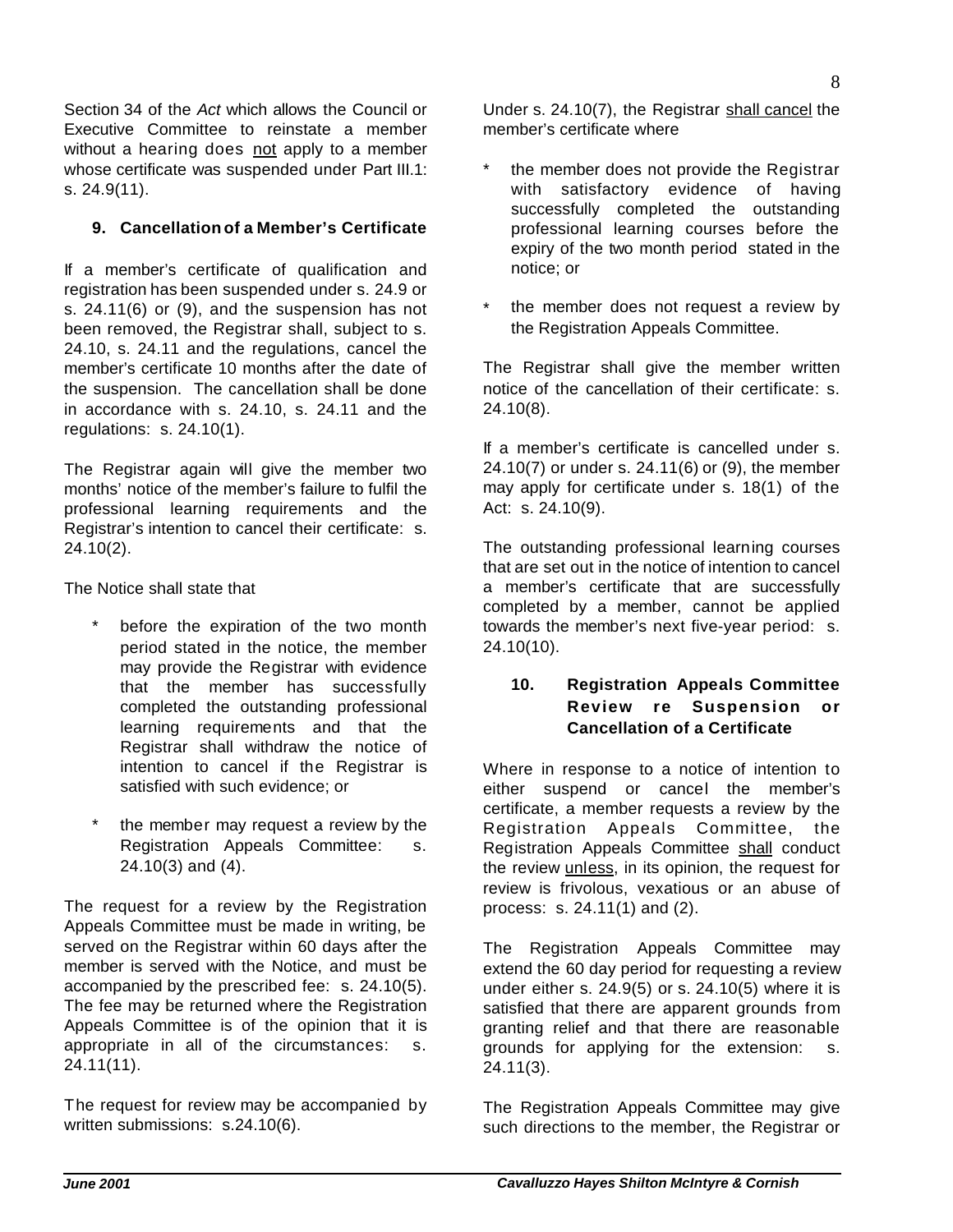both, that it considers appropriate consequent on the extension and may do so either before or after it conducts the review: s. 24.11(4) and (5).

Directions that may be given to the Registrar include but are not limited to the following:

- directions to continue or reinstate the member's certificate pending the Registration Appeals Committee's review;
- directions to impose specified terms, conditions or limitations on the member's certificate; or
- directions to suspend or cancel the member's certificate: s. 24.11(6).

The Registration Appeals Committee shall ensure that the person who requested the review is given an opportunity to examine and make written submissions on any documents that the Committee intends to consider in making its decision on the review: s. 24.11(7). However apart from these written submissions and the written submissions that may accompany the member's request for review, the Registration Appeals Committee need not hold a hearing or afford to any person an opportunity for a hearing or an opportunity to make oral or written submissions before the Committee makes its decision or gives a direction under s. 24.11: s. 24.11(8).

After considering the request for review, the Registration Appeals Committee may make an order doing one or more of the following:

- directing the Registrar to remove a suspension or cancellation and reinstate a member's certificate;
- directing the Registrar to remove a suspension or cancellation and reinstate the member's certificate upon the member providing the Registrar with specified information;
- directing the Registrar to impose specified terms, conditions or limitations on the member's certificate which are subject to

removal upon presenting evidence satisfactory to the Registrar that such terms, conditions or limitations have been met;

directing the Registrar to suspend or cancel the member's certificate: s. 24.11(9).

In making a direction or order under s. 24.11, the Registration Appeals Committee may not reduce the number or change the type of professional learning courses required in respect of the fiveyear period in question: s. 24.11(10).

The Registration Appeals Committee shall give its decision in writing with reasons and shall serve them on the person who requested the review: s. 24.11(12).

#### **11. Right of Appeal to Court**

Under s. 35 of the *Act*, a person who requests a review by the Registration Appeals Committee under s. 24.8, s. 24.9 or s. 24.10 is entitled to appeal the Registration Appeals Committee's decision to the Divisional Court.

### **12. Council's Regulation-Making Powers**

In s. 40 of the *Act*, the College Council may, subject to the approval of Cabinet, make regulations with respect to a list of matters.

By Bill 80, the Council's regulation-making powers in s. 40 are amended to clarify that while the Council continues to have the power to make regulations with respect to the matters listed in s. 40, this power does not include the ability to make regulations in respect of professional learning requirements, professional learning courses, or the Professional Learning Committee.

### **13. Cabinet's Power to Make Regulations on Professional Learning Requirements**

Instead, Bill 80 enacts a new s. 42.1 which gives Cabinet exclusive authority to make regulations in relation to professional learning requirements. Cabinet is given the authority to make regulations